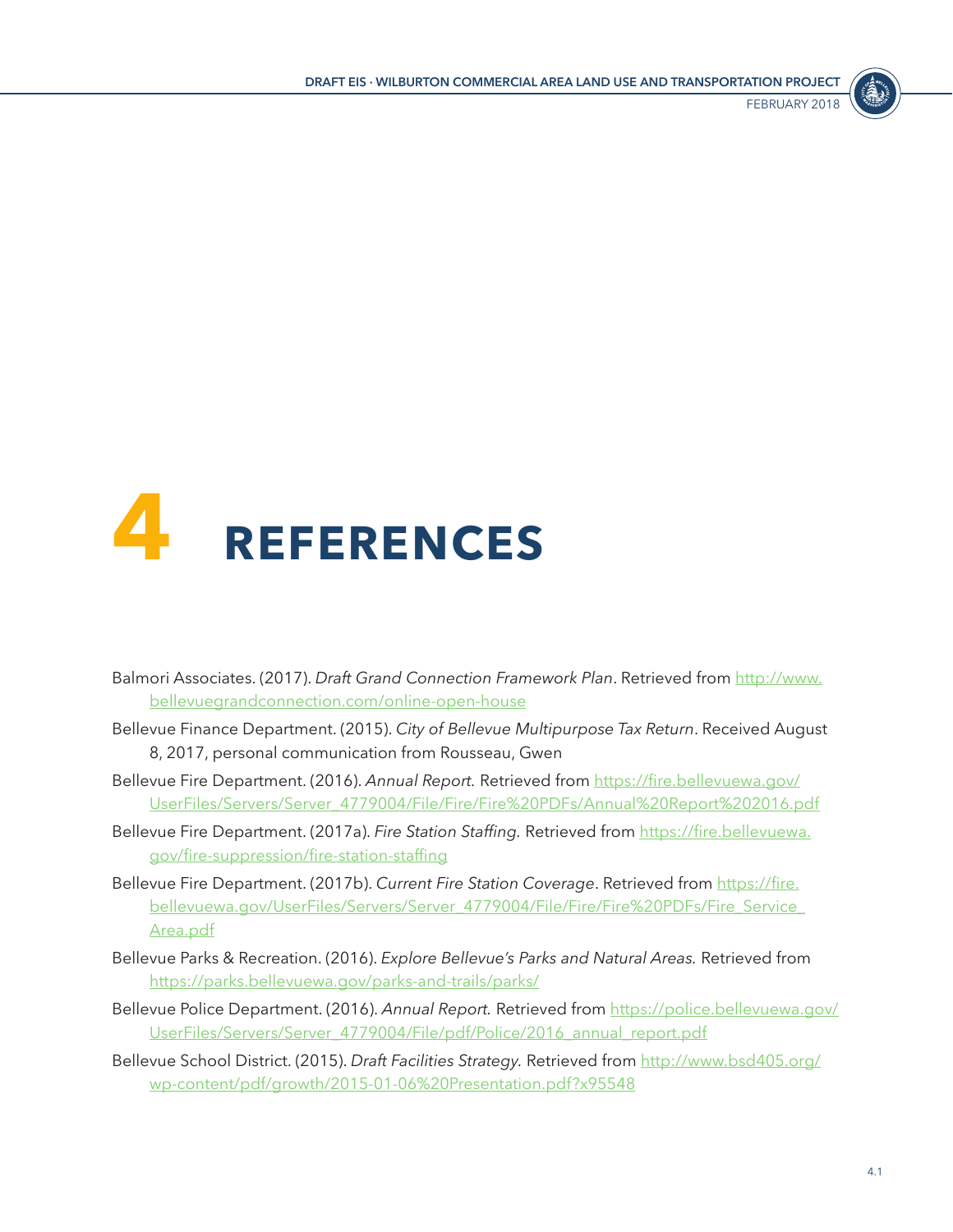FEBRUARY 2018 ⋅ CHAPTER 4 ⋅ References

- Bellevue School District. (2016). *Making an Impact.* Retrieved from [http://www.bsd405.org/wp](http://www.bsd405.org/wp-content/uploads/2016/12/BSD-Annual-Report-2015-16.pdf?x92803)[content/uploads/2016/12/BSD-Annual-Report-2015-16.pdf?x92803](http://www.bsd405.org/wp-content/uploads/2016/12/BSD-Annual-Report-2015-16.pdf?x92803)
- Bellevue School District (2017). *2017-2018 Budget Overview*. Retrieved from [http://www.bsd405.](http://www.bsd405.org/wp-content/uploads/2017/08/august-2017-board-budget-presentation.pdf?x15729) [org/wp-content/uploads/2017/08/august-2017-board-budget-presentation.pdf?x15729](http://www.bsd405.org/wp-content/uploads/2017/08/august-2017-board-budget-presentation.pdf?x15729)
- California Air Pollution Control Officers Association. (2010). *Quantifying Greenhouse Gas Mitigation Measures*. Retrieved from [http://www.aqmd.gov/docs/default-source/ceqa/](http://www.aqmd.gov/docs/default-source/ceqa/handbook/capcoa-quantifying-greenhouse-gas-mitigation-measures.pdf) [handbook/capcoa-quantifying-greenhouse-gas-mitigation-measures.pdf](http://www.aqmd.gov/docs/default-source/ceqa/handbook/capcoa-quantifying-greenhouse-gas-mitigation-measures.pdf)
- City of Bellevue. (2003, March). *Bellevue Critical Areas Update Wetland Inventory.* Retrieved from [https://development.bellevuewa.gov/UserFiles/Servers/Server\\_4779004/File/pdf/](https://development.bellevuewa.gov/UserFiles/Servers/Server_4779004/File/pdf/Development%20Services/ca_wetland_Inv_2006_CAO.pdf) [Development%20Services/ca\\_wetland\\_Inv\\_2006\\_CAO.pdf](https://development.bellevuewa.gov/UserFiles/Servers/Server_4779004/File/pdf/Development%20Services/ca_wetland_Inv_2006_CAO.pdf)
- City of Bellevue. (2009). *Basin Map for Sturtevant Creek.* Retrieved from [https://utilities.bellevuewa.](https://utilities.bellevuewa.gov/UserFiles/Servers/Server_4779004/File/pdf/Utilities/22-STURTEVANT_CREEK.pdf) [gov/UserFiles/Servers/Server\\_4779004/File/pdf/Utilities/22-STURTEVANT\\_CREEK.pdf](https://utilities.bellevuewa.gov/UserFiles/Servers/Server_4779004/File/pdf/Utilities/22-STURTEVANT_CREEK.pdf)
- City of Bellevue. (2010a). *Basin map for West Tributary Basin Creek.* Retrieved from [https://utilities.](https://utilities.bellevuewa.gov/UserFiles/Servers/Server_4779004/File/pdf/Utilities/27-WEST_TRIBUTARY.pdf) [bellevuewa.gov/UserFiles/Servers/Server\\_4779004/File/pdf/Utilities/27-WEST\\_TRIBUTARY.](https://utilities.bellevuewa.gov/UserFiles/Servers/Server_4779004/File/pdf/Utilities/27-WEST_TRIBUTARY.pdf) [pdf](https://utilities.bellevuewa.gov/UserFiles/Servers/Server_4779004/File/pdf/Utilities/27-WEST_TRIBUTARY.pdf)
- City of Bellevue. (2010b). *Basin map for Mercer Slough.* Retrieved from [https://utilities.bellevuewa.](https://utilities.bellevuewa.gov/UserFiles/Servers/Server_4779004/File/pdf/Utilities/11-MERCER_SLOUGH.pdf) [gov/UserFiles/Servers/Server\\_4779004/File/pdf/Utilities/11-MERCER\\_SLOUGH.pdf](https://utilities.bellevuewa.gov/UserFiles/Servers/Server_4779004/File/pdf/Utilities/11-MERCER_SLOUGH.pdf)
- City of Bellevue. (2010c). *Basin map for Kelsey Creek.* Retrieved from [https://utilities.bellevuewa.](https://utilities.bellevuewa.gov/UserFiles/Servers/Server_4779004/File/pdf/Utilities/8-KELSEY_CREEK.pdf) [gov/UserFiles/Servers/Server\\_4779004/File/pdf/Utilities/8-KELSEY\\_CREEK.pdf](https://utilities.bellevuewa.gov/UserFiles/Servers/Server_4779004/File/pdf/Utilities/8-KELSEY_CREEK.pdf)
- City of Bellevue. (2013). *Environmental Stewardship*. Retrieved from Environmental Stewardship Strategic Plan:<https://planning.bellevuewa.gov/environmental-stewardship>
- City of Bellevue. (2014). *Resolution No. 9152*. Retrieved from [https://www.codepublishing.com/](https://www.codepublishing.com/WA/Bellevue/resos/Res-9152.pdf) [WA/Bellevue/resos/Res-9152.pdf](https://www.codepublishing.com/WA/Bellevue/resos/Res-9152.pdf)
- City of Bellevue. (2015a). *Capital Improvement Program Plan.* Retrieved from [https://police.](https://police.bellevuewa.gov/UserFiles/Servers/Server_4779004/File/pdf/Transportation/2015-2021_Capital_Investment_Program_Plan.pdf) [bellevuewa.gov/UserFiles/Servers/Server\\_4779004/File/pdf/Transportation/2015-2021\\_](https://police.bellevuewa.gov/UserFiles/Servers/Server_4779004/File/pdf/Transportation/2015-2021_Capital_Investment_Program_Plan.pdf) [Capital\\_Investment\\_Program\\_Plan.pdf](https://police.bellevuewa.gov/UserFiles/Servers/Server_4779004/File/pdf/Transportation/2015-2021_Capital_Investment_Program_Plan.pdf)
- City of Bellevue. (2015b). *Wastewater System Plan.* Retrieved from [https://utilities.bellevuewa.gov/](https://utilities.bellevuewa.gov/utilities-projects-plans-standards/utilities-plans-and-reports/wastewater-system-plan/) [utilities-projects-plans-standards/utilities-plans-and-reports/wastewater-system-plan/](https://utilities.bellevuewa.gov/utilities-projects-plans-standards/utilities-plans-and-reports/wastewater-system-plan/)
- City of Bellevue. (2015c). *Bellevue Comprehensive Plan.*
- City of Bellevue. (2016a). *BelRed Look Back Focus Group Guide.* Retrieved from [https://planning.](https://planning.bellevuewa.gov/UserFiles/Servers/Server_4779004/File/pdf/PCD/BelRed_Look_Back_Focus_Group_Guide.pdf) [bellevuewa.gov/UserFiles/Servers/Server\\_4779004/File/pdf/PCD/BelRed\\_Look\\_Back\\_](https://planning.bellevuewa.gov/UserFiles/Servers/Server_4779004/File/pdf/PCD/BelRed_Look_Back_Focus_Group_Guide.pdf) [Focus\\_Group\\_Guide.pdf](https://planning.bellevuewa.gov/UserFiles/Servers/Server_4779004/File/pdf/PCD/BelRed_Look_Back_Focus_Group_Guide.pdf)
- City of Bellevue. (2016b). *Grand Connection Audit Report.* Retrieved from [https://planning.](https://planning.bellevuewa.gov/UserFiles/Servers/Server_4779004/File/pdf/PCD/Grand_Connection_Audit_Report_Final_rev.pdf) [bellevuewa.gov/UserFiles/Servers/Server\\_4779004/File/pdf/PCD/Grand\\_Connection\\_Audit\\_](https://planning.bellevuewa.gov/UserFiles/Servers/Server_4779004/File/pdf/PCD/Grand_Connection_Audit_Report_Final_rev.pdf) Report Final rev.pdf
- City of Bellevue. (2016c). *Wilburton Commercial Area Existing Conditions Report.*
- City of Bellevue. (2016d). *Wilburton Commercial Area: Citizen Advisory Committee Briefing Book, Existing Conditions.*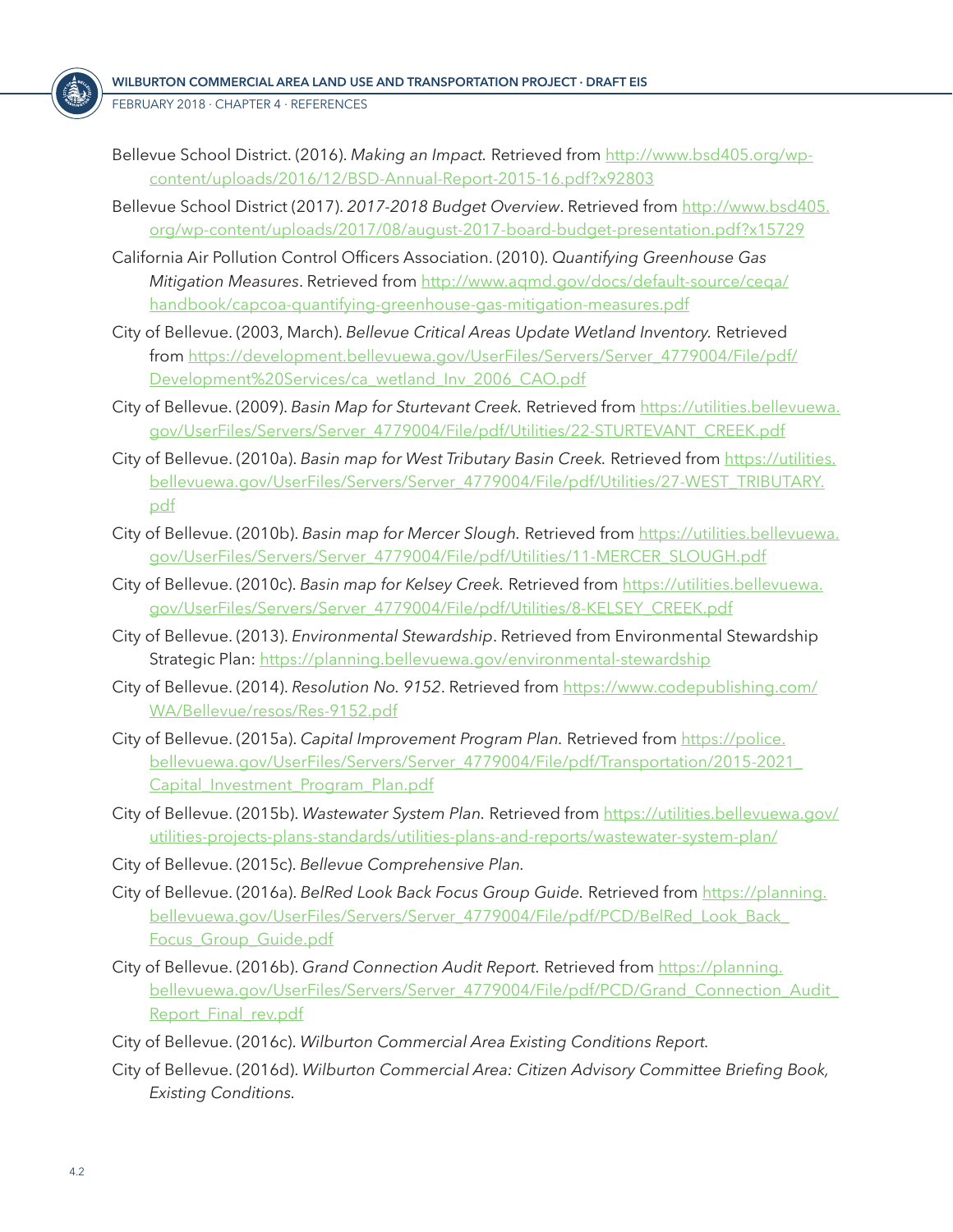

- City of Bellevue. (2016e). *Bellevue Parks & Open Space System Plan 2016.* Retrieved from [https://parks.bellevuewa.gov/UserFiles/Servers/Server\\_4779004/File/Parks%20&%20](https://parks.bellevuewa.gov/UserFiles/Servers/Server_4779004/File/Parks%20&%20Community%20Services/Park-Planning/ParksOpenSpacePlan/parks-open-space-plan-2016.pdf) [Community%20Services/Park-Planning/ParksOpenSpacePlan/parks-open-space-plan-2016.](https://parks.bellevuewa.gov/UserFiles/Servers/Server_4779004/File/Parks%20&%20Community%20Services/Park-Planning/ParksOpenSpacePlan/parks-open-space-plan-2016.pdf) [pdf](https://parks.bellevuewa.gov/UserFiles/Servers/Server_4779004/File/Parks%20&%20Community%20Services/Park-Planning/ParksOpenSpacePlan/parks-open-space-plan-2016.pdf)
- City of Bellevue. (2016h). *GIS Data.* Retrieved from [https://bellevuewa.gov/city-government/](https://bellevuewa.gov/city-government/departments/ITD/services/maps/g-i-s-data-portal) [departments/ITD/services/maps/g-i-s-data-portal](https://bellevuewa.gov/city-government/departments/ITD/services/maps/g-i-s-data-portal)
- City of Bellevue. (2016i). *Water System Plan.* Retrieved from [https://utilities.bellevuewa.gov/](https://utilities.bellevuewa.gov/utilities-projects-plans-standards/utilities-plans-and-reports/water-system-plan/) [utilities-projects-plans-standards/utilities-plans-and-reports/water-system-plan/](https://utilities.bellevuewa.gov/utilities-projects-plans-standards/utilities-plans-and-reports/water-system-plan/)
- City of Bellevue. (2017). *2017–2018 Budget.* Retrieved from [https://bellevuewa.gov/UserFiles/](https://bellevuewa.gov/UserFiles/Servers/Server_4779004/File/Finance/Current%20Budget%20Documents/2017-18_Budget.pdf) [Servers/Server\\_4779004/File/Finance/Current%20Budget%20Documents/2017-18\\_Budget.](https://bellevuewa.gov/UserFiles/Servers/Server_4779004/File/Finance/Current%20Budget%20Documents/2017-18_Budget.pdf) [pdf](https://bellevuewa.gov/UserFiles/Servers/Server_4779004/File/Finance/Current%20Budget%20Documents/2017-18_Budget.pdf)
- City of Bellevue. (2017a, June). *City of Bellevue Affordable Housing Strategy*. Retrieved from [https://bellevue.legistar.com/View.ashx?M=F&ID=5201317&GUID=1FA3F9EF-FEC5-4481-](https://bellevue.legistar.com/View.ashx?M=F&ID=5201317&GUID=1FA3F9EF-FEC5-4481-BAD3-CD5EB5E78C89) [BAD3-CD5EB5E78C89](https://bellevue.legistar.com/View.ashx?M=F&ID=5201317&GUID=1FA3F9EF-FEC5-4481-BAD3-CD5EB5E78C89)
- City of Bellevue. (2017b). *Solarize Bellevue.* Retrieved from [https://planning.bellevuewa.gov/](https://planning.bellevuewa.gov/environmental-stewardship/buildings-and-energy/solarize-bellevue/) [environmental-stewardship/buildings-and-energy/solarize-bellevue/](https://planning.bellevuewa.gov/environmental-stewardship/buildings-and-energy/solarize-bellevue/)
- City of Bellevue. (2017c). *Performance Dashboard-Safe Community*. Retrieved from [https://](https://bellevuewa.gov/city-government/departments/finance/budget-and-performance/performance-reports/performance-dashboard/safe-community) [bellevuewa.gov/city-government/departments/finance/budget-and-performance/](https://bellevuewa.gov/city-government/departments/finance/budget-and-performance/performance-reports/performance-dashboard/safe-community) [performance-reports/performance-dashboard/safe-community](https://bellevuewa.gov/city-government/departments/finance/budget-and-performance/performance-reports/performance-dashboard/safe-community)
- City of Bellevue. (2017d). *GIS Data*
- City of Bellevue. (2017e). *2017 Surface Water Engineering Standards*. Retrieved from [https://](https://utilities.bellevuewa.gov/utilities-projects-plans-standards/utilities-codes-and-standards/surface-water-engineering-standards/) [utilities.bellevuewa.gov/utilities-projects-plans-standards/utilities-codes-and-standards/](https://utilities.bellevuewa.gov/utilities-projects-plans-standards/utilities-codes-and-standards/surface-water-engineering-standards/) [surface-water-engineering-standards/](https://utilities.bellevuewa.gov/utilities-projects-plans-standards/utilities-codes-and-standards/surface-water-engineering-standards/)
- City of Bellevue. (2018). *Community Energy Usage*. Retrieved January 22, 2018 from [https://k4c.](https://k4c.scope5.com/pages/61) [scope5.com/pages/61](https://k4c.scope5.com/pages/61)
- City of Redmond. (2017, February 14). *City Council Study Session.* Retrieved from [https://www.](https://www.redmond.gov/common/pages/UserFile.aspx?fileId=201027) [redmond.gov/common/pages/UserFile.aspx?fileId=201027](https://www.redmond.gov/common/pages/UserFile.aspx?fileId=201027)
- Energy Star. (2016a). *Buildings*. Retrieved January 18, 2018 from [https://www.energystar.](https://www.energystar.gov/buildings/facility-owners-and-managers/existing-buildings/use-portfolio-manager/understand-metrics/what-energy) [gov/buildings/facility-owners-and-managers/existing-buildings/use-portfolio-manager/](https://www.energystar.gov/buildings/facility-owners-and-managers/existing-buildings/use-portfolio-manager/understand-metrics/what-energy) [understand-metrics/what-energy](https://www.energystar.gov/buildings/facility-owners-and-managers/existing-buildings/use-portfolio-manager/understand-metrics/what-energy)
- Energy Star. (2016b). *U.S. Energy Use Intensity by Property Type*. Retrieved January 18, 2018 from [https://portfoliomanager.energystar.gov/pdf/reference/US%20National%20Median%20](https://portfoliomanager.energystar.gov/pdf/reference/US%20National%20Median%20Table.pdf) [Table.pdf](https://portfoliomanager.energystar.gov/pdf/reference/US%20National%20Median%20Table.pdf)
- Federal Emergency Management Agency. (1995). *FIRM Map 53033C0656F.* Retrieved from [https://msc.fema.gov/portal/search?AddressQuery=Bellevue%2C%20](https://msc.fema.gov/portal/search?AddressQuery=Bellevue%2C%20WA#searchresultsanchor) [WA#searchresultsanchor](https://msc.fema.gov/portal/search?AddressQuery=Bellevue%2C%20WA#searchresultsanchor)
- Federal Transit Administration. (2014, June). *Planning for Transit-Supportive Development: A Practitioner's Guide: Section 4 Corridor Planning and Transit-Supportive Development.* Retrieved from [https://www.transit.dot.gov/sites/fta.dot.gov/files/FTA\\_Report\\_No.\\_0056.pdf](https://www.transit.dot.gov/sites/fta.dot.gov/files/FTA_Report_No._0056.pdf)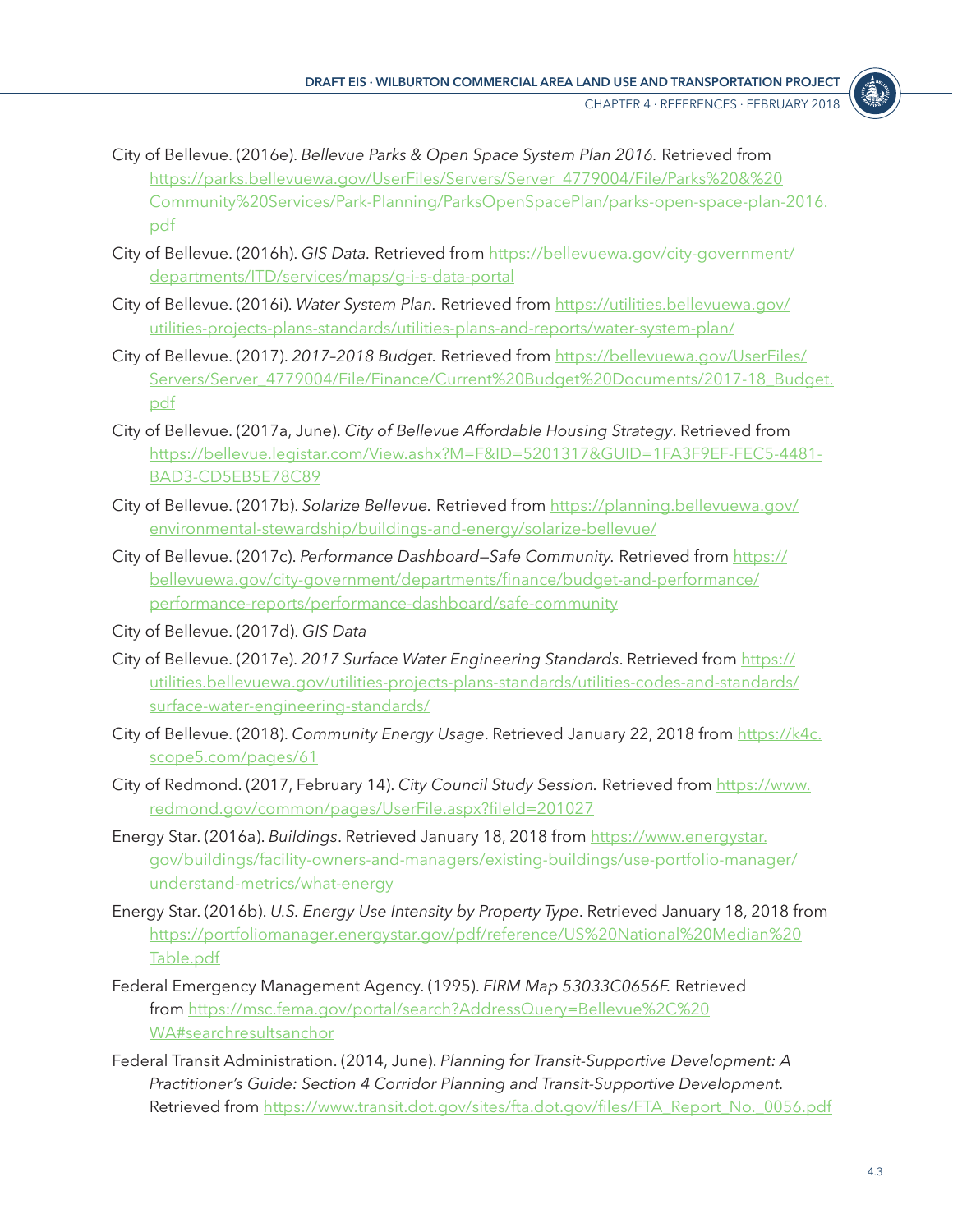- Haugerud, R.A., Ballantyne, D.B., Weaver, C.S., Meagher K.L., and Barnett, E.A. (2016). *Lifelines and Earthquake Hazards in Greater Seattle Area, USGS*. Retrieved from [https://geomaps.wr.usgs.](https://geomaps.wr.usgs.gov/pacnw/lifeline/index.html) [gov/pacnw/lifeline/index.html](https://geomaps.wr.usgs.gov/pacnw/lifeline/index.html)
- King County. (2009). Groundwater Well Map. Retrieved from [http://green2.kingcounty.gov/](http://green2.kingcounty.gov/groundwater/map.aspx) [groundwater/map.aspx](http://green2.kingcounty.gov/groundwater/map.aspx)
- King County. (2015). *Climate Change.* Retrieved from [http://www.kingcounty.gov/depts/](http://www.kingcounty.gov/depts/permitting-environmental-review/info/SiteSpecific/ClimateChange.aspx) [permitting-environmental-review/info/SiteSpecific/ClimateChange.aspx](http://www.kingcounty.gov/depts/permitting-environmental-review/info/SiteSpecific/ClimateChange.aspx)
- King County. (2017). *Flood Insurance Study for King County*. Retrieved from [https://your.](https://your.kingcounty.gov/dnrp/library/water-and-land/flooding/mapping/flood-insurance-rate-maps/53033C0656K.pdf) [kingcounty.gov/dnrp/library/water-and-land/flooding/mapping/flood-insurance-rate](https://your.kingcounty.gov/dnrp/library/water-and-land/flooding/mapping/flood-insurance-rate-maps/53033C0656K.pdf)[maps/53033C0656K.pdf](https://your.kingcounty.gov/dnrp/library/water-and-land/flooding/mapping/flood-insurance-rate-maps/53033C0656K.pdf)
- King County Growth Management Planning Council. (2015, November 6). *GMPC Housing Presentation.* Retrieved from [http://www.kingcounty.gov/~/media/property/permits/](http://www.kingcounty.gov/~/media/property/permits/documents/GMPC/2015/110615GMPC/2015_GMPC_Housing_Presentation_11-06-15_Final.ashx?la=en) [documents/GMPC/2015/110615GMPC/2015\\_GMPC\\_Housing\\_Presentation\\_11-06-15\\_Final.](http://www.kingcounty.gov/~/media/property/permits/documents/GMPC/2015/110615GMPC/2015_GMPC_Housing_Presentation_11-06-15_Final.ashx?la=en) [ashx?la=en](http://www.kingcounty.gov/~/media/property/permits/documents/GMPC/2015/110615GMPC/2015_GMPC_Housing_Presentation_11-06-15_Final.ashx?la=en)
- Leland Consulting Group. (2017). *Wilburton Area Market Analysis and Development Strategy.*
- National Arbor Day Foundation. (2017, August 21). *How to Plant Trees to Conserve Energy for Summer Shade*. Retrieved from Arbor Day Foundation: [https://www.arborday.org/trees/](https://www.arborday.org/trees/climatechange/summershade.cfm) [climatechange/summershade.cfm](https://www.arborday.org/trees/climatechange/summershade.cfm)
- PHCPPROS. (2016). *Sewage Heat Recover: Tapping into the potential energy of warm wastewater*. Retrieved January 18, 2018 from [https://www.phcppros.com/articles/2543-sewage-heat](https://www.phcppros.com/articles/2543-sewage-heat-recovery-tapping-into-the-potential-energy-of-warm-wastewater)[recovery-tapping-into-the-potential-energy-of-warm-wastewater](https://www.phcppros.com/articles/2543-sewage-heat-recovery-tapping-into-the-potential-energy-of-warm-wastewater)
- Puget Sound Clean Air Agency and Public Health—Seattle & King County. (2008). *SR 520 Health Impact Assessment*. Retrieved from [https://www.wsdot.wa.gov/NR/rdonlyres/EFDE4CC6-](https://www.wsdot.wa.gov/NR/rdonlyres/EFDE4CC6-406F-48E4-BEFD-EF50B2842625/0/SR520HealthImpactAssessment.pdf) [406F-48E4-BEFD-EF50B2842625/0/SR520HealthImpactAssessment.pdf](https://www.wsdot.wa.gov/NR/rdonlyres/EFDE4CC6-406F-48E4-BEFD-EF50B2842625/0/SR520HealthImpactAssessment.pdf)
- Puget Sound Clean Air Agency. (2014). *Highly Impacted Communities*. Retrieved January 18, 2018, from<http://www.pscleanair.org/documentcenter/view/2323>.
- Puget Sound Energy. (2017). *Energize Eastside Draft Environmental Impact Statement.* Retrieved from<http://www.energizeeastsideeis.org>
- Puget Sound Regional Council. (2014). *Growth Targets and Mode Split Goals for Regional Centers: A PSRC Guidance Paper.* Retrieved from [https://www.psrc.org/sites/default/files/guidance](https://www.psrc.org/sites/default/files/guidance-centers-target-mode-split.pdf)[centers-target-mode-split.pdf](https://www.psrc.org/sites/default/files/guidance-centers-target-mode-split.pdf)
- Puget Sound Regional Council. (2017). *Vehicle Miles Traveled.* Retrieved January 18, 2018 from <https://www.psrc.org/vehicle-miles-traveled>
- Republic Services. (2017, August 03). *Roosevelt Regional Landfill.* Retrieved from [http://local.](http://local.republicservices.com/site/roosevelt) [republicservices.com/site/roosevelt](http://local.republicservices.com/site/roosevelt)
- Ruud, C. (2016, October 5). Does Tacoma still need tax breaks to entice housing develoment? *Tacoma News Tribune*. Retrieved from [http://www.thenewstribune.com/news/politics](http://www.thenewstribune.com/news/politics-government/article106296087.html)[government/article106296087.html](http://www.thenewstribune.com/news/politics-government/article106296087.html)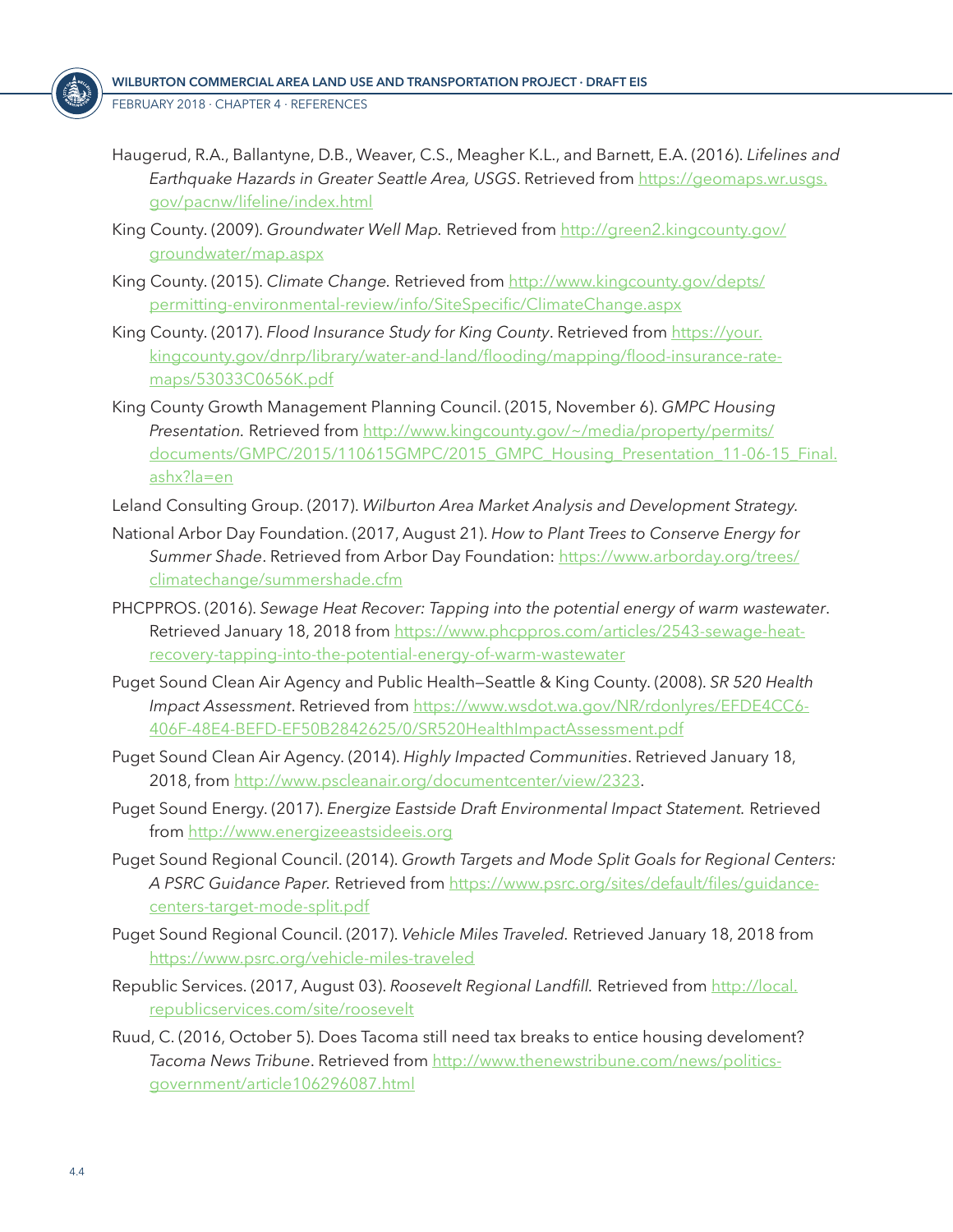

- Seattle Office of Housing. (2017). *City of Seattle Multifamily Property Tax Exemption Program, 2016 Status Report to City Council.* Retrieved from [https://www.seattle.gov/Documents/](https://www.seattle.gov/Documents/Departments/Housing/HousingDevelopers/MultifamilyTaxExemption/2016_MFTE_Annual_Report_with_Attachments-Final.pdf) [Departments/Housing/HousingDevelopers/MultifamilyTaxExemption/2016\\_MFTE\\_Annual\\_](https://www.seattle.gov/Documents/Departments/Housing/HousingDevelopers/MultifamilyTaxExemption/2016_MFTE_Annual_Report_with_Attachments-Final.pdf) Report with Attachments-Final.pdf
- Sound Transit. (2011a). *East Link Project Final Environmental Impact Statement, Chapter 4.9 Water Resources.* Retrieved from [https://www.soundtransit.org/sites/default/files/documents/pdf/](https://www.soundtransit.org/sites/default/files/documents/pdf/projects/eastlink/eis_2011/05_chapter4-9_waterresources.pdf) [projects/eastlink/eis\\_2011/05\\_chapter4-9\\_waterresources.pdf](https://www.soundtransit.org/sites/default/files/documents/pdf/projects/eastlink/eis_2011/05_chapter4-9_waterresources.pdf)
- Sound Transit. (2011b). *East Link Final Environmental Impact Statement.* Retrieved from [https://](https://www.soundtransit.org/Projects-and-Plans/East-Link-Extension/East-Link-Extension-document-archive/East-Link-Documents/East-Link-document-collections/East-Link-Final-EIS-document-collection) [www.soundtransit.org/Projects-and-Plans/East-Link-Extension/East-Link-Extension-document](https://www.soundtransit.org/Projects-and-Plans/East-Link-Extension/East-Link-Extension-document-archive/East-Link-Documents/East-Link-document-collections/East-Link-Final-EIS-document-collection)[archive/East-Link-Documents/East-Link-document-collections/East-Link-Final-EIS-document](https://www.soundtransit.org/Projects-and-Plans/East-Link-Extension/East-Link-Extension-document-archive/East-Link-Documents/East-Link-document-collections/East-Link-Final-EIS-document-collection)[collection](https://www.soundtransit.org/Projects-and-Plans/East-Link-Extension/East-Link-Extension-document-archive/East-Link-Documents/East-Link-document-collections/East-Link-Final-EIS-document-collection)
- Sound Transit. (2011c, July). *East Link Project Final Environmental Impact Statement. Appendix H3, Ecosystem Technical Report.* Retrieved from [https://www.soundtransit.org/Projects-and-](https://www.soundtransit.org/Projects-and-Plans/East-Link-Extension/East-Link-Extension-document-archive/East-Link-Documents/East-Link-document-collections/East-Link-Final-EIS-appendices-H-K)[Plans/East-Link-Extension/East-Link-Extension-document-archive/East-Link-Documents/East-](https://www.soundtransit.org/Projects-and-Plans/East-Link-Extension/East-Link-Extension-document-archive/East-Link-Documents/East-Link-document-collections/East-Link-Final-EIS-appendices-H-K)[Link-document-collections/East-Link-Final-EIS-appendices-H-K](https://www.soundtransit.org/Projects-and-Plans/East-Link-Extension/East-Link-Extension-document-archive/East-Link-Documents/East-Link-document-collections/East-Link-Final-EIS-appendices-H-K)
- Transportation Research Board. (2010). *Highway Capacity Manual*.
- United States Geological Survey. (2017a). *USGS National Map*. Retrieved from [https://www.arcgis.](https://www.arcgis.com/home/webmap/viewer.html ) [com/home/webmap/viewer.html](https://www.arcgis.com/home/webmap/viewer.html )
- United States Fish and Wildlife Service. (2017). National Wetlands Inventory, Data Download. Retrieved from<https://www.fws.gov/wetlands/Data/Data-Download.html>
- United States Geological Survey. (2017b). *Quaternary Fault and Fold Database*.
- U.S. Census American Community Survey, 2011–2015 Five Year Estimate. (2017).
- U.S. Energy Information Administration. (2012). *Commercial Buildings Energy Consumption Survey*. Retrieved January 17, 2018 from [https://www.eia.gov/consumption/commerical /](https://www.eia.gov/consumption/commerical /reports/2007/large-hospital.php) [reports/2007/large-hospital.php](https://www.eia.gov/consumption/commerical /reports/2007/large-hospital.php)
- U.S. Environmental Protection Agency. (2017a). *Climate Change Indicators: U.S. and Global Temperature*. Retrieved from [https://www.epa.gov/climate-indicators/climate-change](https://www.epa.gov/climate-indicators/climate-change-indicators-us-and-global-temperature)[indicators-us-and-global-temperature](https://www.epa.gov/climate-indicators/climate-change-indicators-us-and-global-temperature)
- U.S. Environmental Protection Agency. (2017b). *Light-Duty Vehicle CO2 and Fuel Economy Trends*. Retrieved January 17, 2018 from<www.https://www.epa.gov/fuel-economy-trends>
- Washington State Department of Ecology. (2014, October). Washington State Wetland Rating System for Western Washington, Publication Number 14-06-029
- Washington State Department of Ecology. (2016). *Washington State Water Quality Assessment*. Retrieved from 303(d)/305(b) List: [https://fortress.wa.gov/ecy/approvedwqa/](https://fortress.wa.gov/ecy/approvedwqa/ApprovedSearch.aspx) [ApprovedSearch.aspx](https://fortress.wa.gov/ecy/approvedwqa/ApprovedSearch.aspx)
- Washington Department of Ecology. (2017). *Facility/Side Database.* Retrieved from [http://www.](http://www.ecy.wa.gov/fs/) [ecy.wa.gov/fs/](http://www.ecy.wa.gov/fs/)
- Washington Department of Fish and Wildlife. (2011). *WDFW fish distribution database.* Retrieved from<http://wdfw.wa.gov/mapping/salmonscape/index.html>